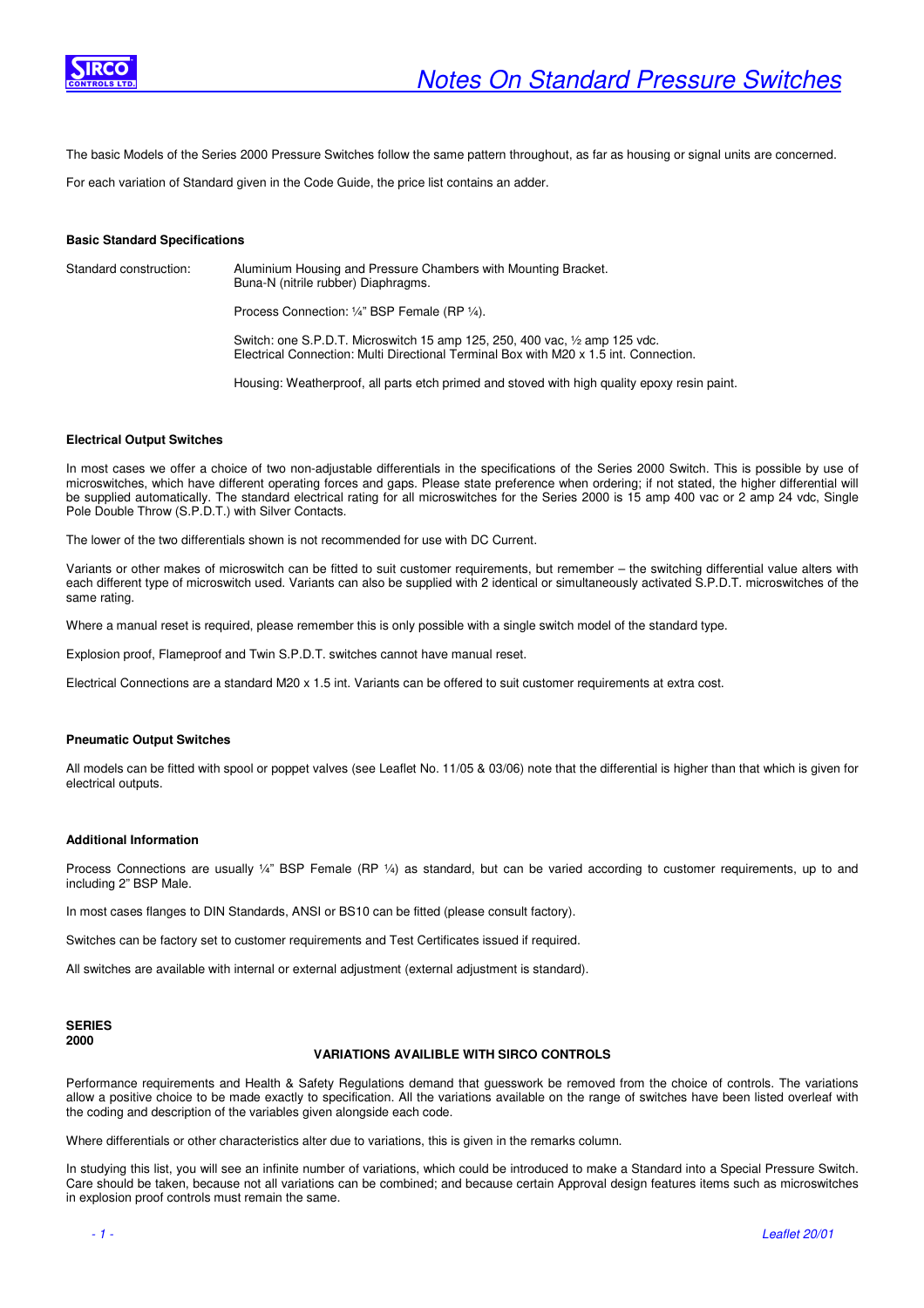|                                                 | Coding                | <b>Description</b>                                                                                                                    | Remarks                                 |
|-------------------------------------------------|-----------------------|---------------------------------------------------------------------------------------------------------------------------------------|-----------------------------------------|
| <b>SPECIAL</b>                                  | X                     | Any special requirement not listed - requirement to be stated<br>e.g. Higher Proof Pressure than those listed<br>Internal Adjustment. |                                         |
| <b>TYPE OF</b><br><b>OUTPUT</b><br>(Electrical) | *BZ-2R                | Microswitch SPDT<br>15 amp 400 vac, 1/2 amp 125 vdc                                                                                   |                                         |
|                                                 | *BM-1R                | Microswitch SPDT<br>22 amp 400 vac, (no DC rating)                                                                                    | 1.5 x Smaller of<br>the 2 Differentials |
|                                                 | $\uparrow$ *BZ-R      | Microswitch SPDT<br>15 amp 400 vac, (no DC rating)                                                                                    | Smaller of the<br>2 Differentials       |
|                                                 | $+$ <sup>*</sup> BM-R | <b>Microswitch SPDT</b><br>22 amp 400 vac, (no DC rating)                                                                             | 1.5 x Smaller of<br>the 2 Differentials |
|                                                 | <b>BZ-2R-722</b>      | Microswitch SPDT, Gold Plated Contacts<br>1 amp 125 vac, 1/2 amp 24 vdc                                                               | 11/2 x Differential                     |
|                                                 | *MT-4R                | <b>Microswitch SPDT</b><br>10 amp 125 vac, 10 amp 125 vdc                                                                             | 4 x Differential                        |
|                                                 | $+$ *E1V3CS           | Microswitch SPDT (Kestrel)<br>5 amp 250 vac, 5 amp 28 vdc                                                                             | 4 x Differential                        |
|                                                 | $+$ *91-SE1           | Microswitch SPDT, Environment Free<br>5 amp 250 vac, 5 amp 28 vdc                                                                     | 2 x Differential                        |
|                                                 | $+$ *91-SE1-3N55      | Microswitch SPDT, Environment Free, Gold Contact<br>1 amp 30 vdc                                                                      | 2 x Differential                        |
|                                                 | $\uparrow$ Licon      | Microswitch SPDT, Gold Plated Contacts<br>7 amp 250 vac, 7 amp 28 vdc                                                                 | 4 x Differential                        |
|                                                 | $†$ BZ-RX             | Microswitch SPDT, Manual Reset<br>15 amp 400 vac, 1/2 amp 125 vdc                                                                     |                                         |
| (Pneumatic)                                     | $+$ <sup>*</sup> SMS  | Pneumatic 3 Port Poppet Valve (see Leaflet 03/06)                                                                                     | 2 x Differential                        |
|                                                 | $+PV$                 | Pneumatic 3 Port Pilot Operated Valve (see Leaflet 11/05)                                                                             | 4 x Differential                        |
| <b>RANGE</b>                                    |                       | See Range Code on appropriate Leaflet                                                                                                 |                                         |
| TWIN                                            | TW                    | Two Microswitches actuated simultaneously to give DPDT operation<br>Not available with outputs 1HM1, 3HM1                             | 2 x Differential                        |
| <b>FLANGE</b><br><b>MOUNTING</b>                | F                     | Flange – Customer to state size when required                                                                                         |                                         |
| <b>VACUUM</b>                                   | V                     | Vacuum Operated Model                                                                                                                 |                                         |
| <b>SAFETY</b><br><b>VENTED</b>                  | G                     | Safety Vented Construction                                                                                                            |                                         |
| <b>MODEL</b><br>TYPE                            | 2001<br>201<br>2002   | See Model Code on appropriate Leaflet                                                                                                 |                                         |
|                                                 | 202                   | - examples only shown left                                                                                                            |                                         |